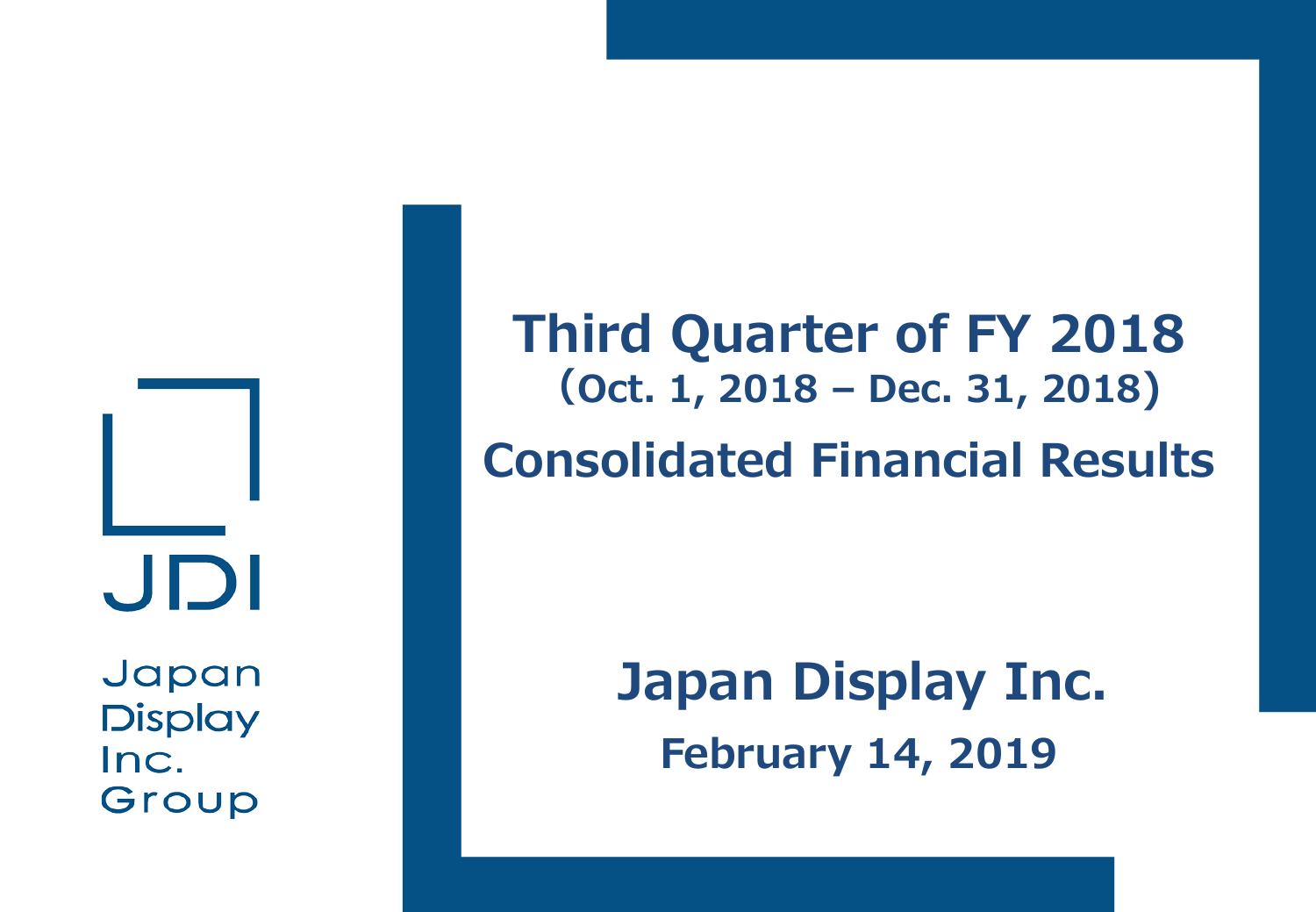# **Today's Speakers**

## **Yoshiyuki Tsukizaki**  Chief Operating Officer and President

# **Takanobu Oshima** Chief Financial Officer



Copyright © 2019 Japan Display Inc. All Rights Reserved. 2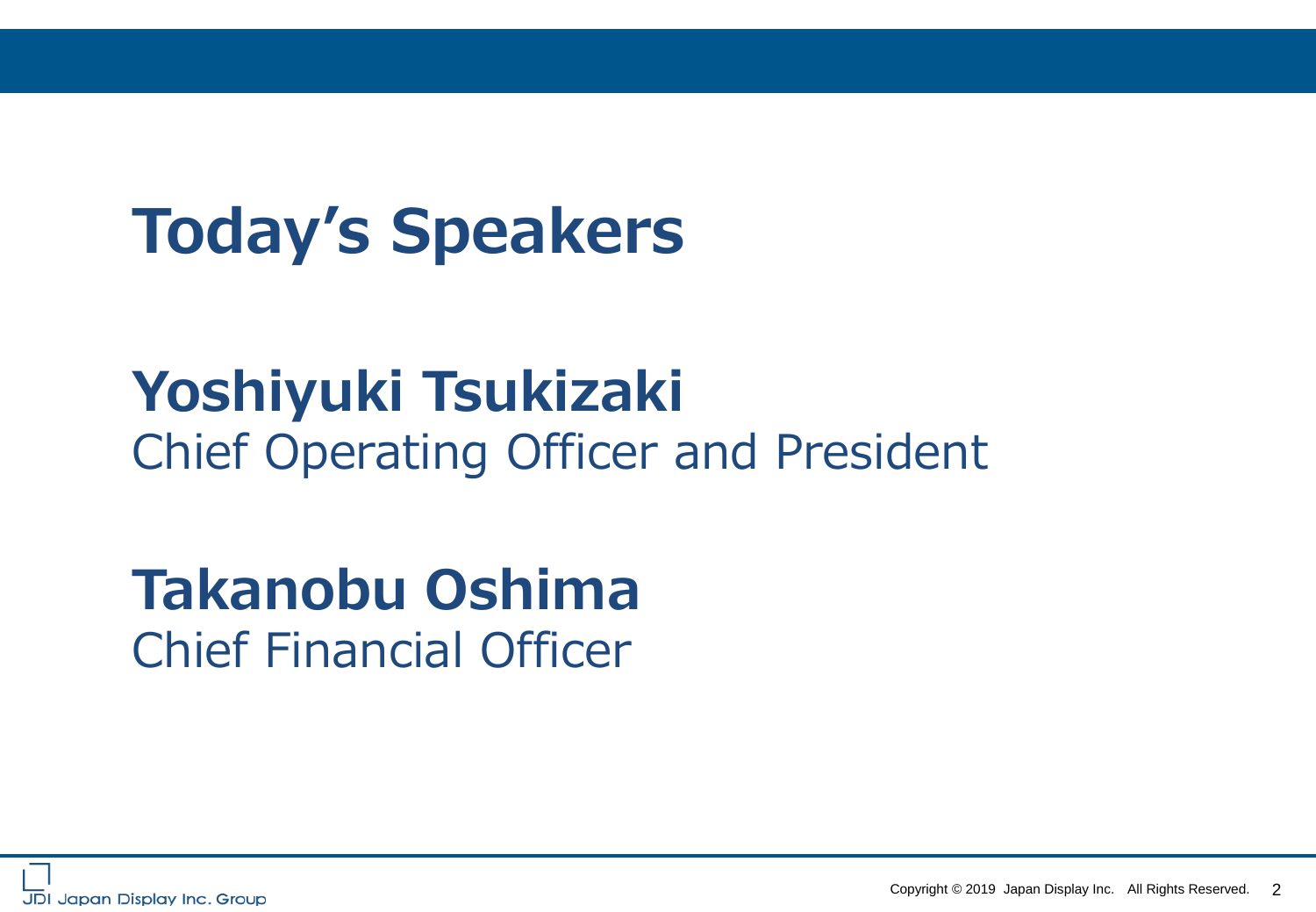## Highlights of Q3-FY18 Results

| ■ Greater-than-expected decline in demand for FULL ACTIVE™ for |
|----------------------------------------------------------------|
| smartphones held Q3 net sales to ¥251.1bn, up only 126% QoQ.   |

 Operating income was positive for the first time in seven quarters, but ¥3.8bn in profit (up ¥8.5bn QoQ) was not commensurate with the sales amount due to a lower gross margin resulting from a less favorable sales mix and intensifying competition.

 Despite ¥100bn net sales decline YoY, the operating loss shrunk by nearly ¥30bn owing to fixed cost reductions achieved thru FY 2017 structural reforms. However, sales fell short of expectations, leaving JDI unable to return to profit.

|                   |                     |                     |                    |                      |                  |                | $1111011$ $1111$             |
|-------------------|---------------------|---------------------|--------------------|----------------------|------------------|----------------|------------------------------|
|                   | <b>Net</b><br>sales | Operating<br>income | Ordinary<br>income | <b>Net</b><br>income | Dep. &<br>Amort. | R&D<br>expense | FX rate<br>$(\frac{4}{US\$ ) |
| 3Q-FY18           | 251.1               | 3.8                 | (0.7)              | (1.3)                | 11.4             | 3.3            | 112.9                        |
| 2Q-FY18           | 111.0               | (4.7)               | (6.3)              | (7.8)                | 11.0             | 2.8            | 110.3                        |
| 3Q-FY17           | 191.7               | (12.1)              | (18.4)             | (32.6)               | 22.2             | 3.8            | 113.0                        |
|                   |                     |                     |                    |                      |                  |                |                              |
| 3Q-FY18 YTD (9mo) | 465.3               | (10.6)              | (19.7)             | (10.9)               | 34.5             | 10.3           | 111.2                        |
| 3Q-FY17 YTD (9mo) | 565.6               | (38.9)              | (58.5)             | (100.6)              | 69.8             | 14.7           | 111.7                        |

Q3-FY18 major non-operating expenses: Equity in losses of affiliates of ¥1.8 billion and foreign exchange losses of ¥1.3 billion

Q3 (3 mo)

Q3 YTD (9 mo)

(Billion yen)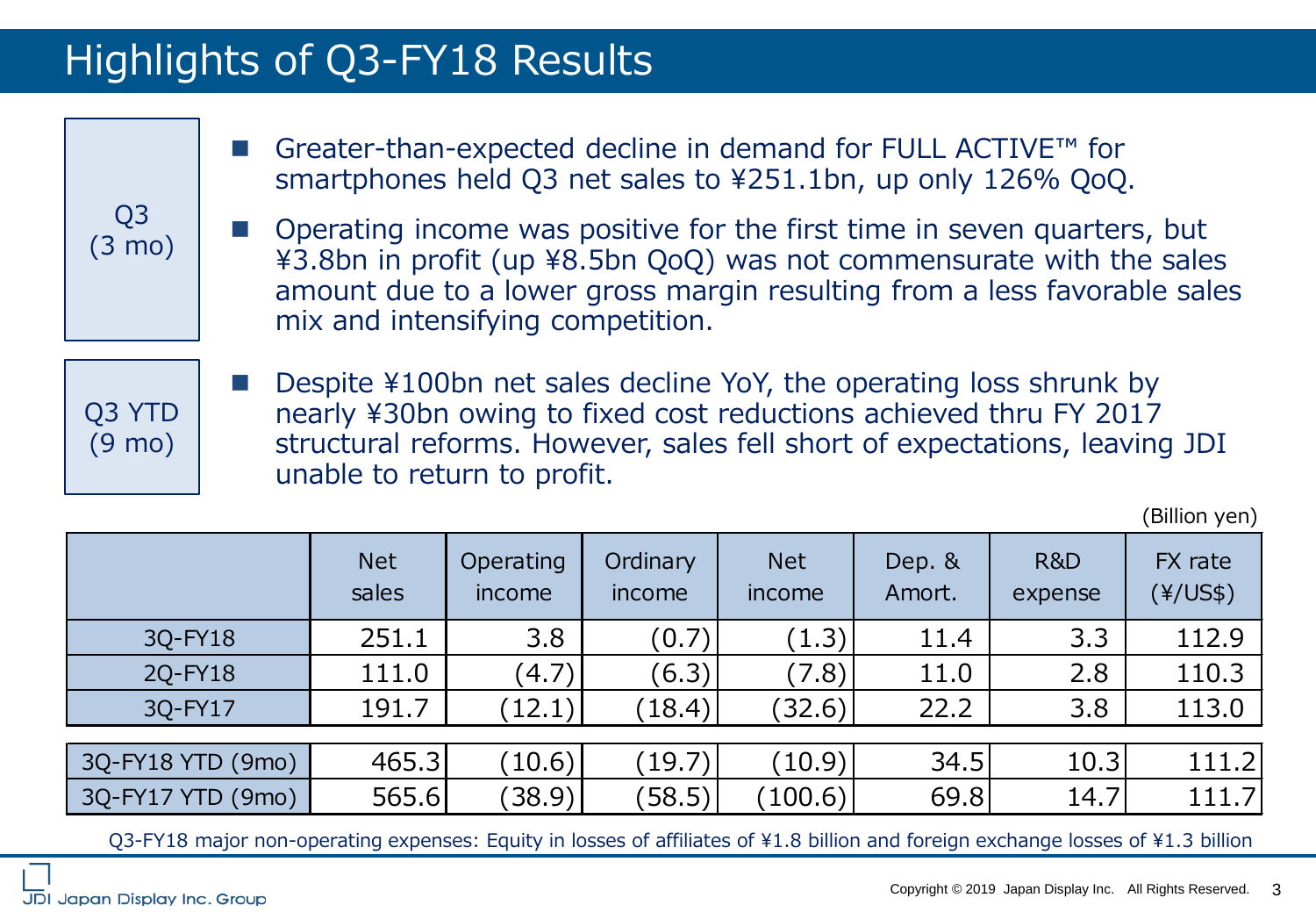### Business Conditions

| Q3 Biz<br><b>Conditions</b> | Total Q3 sales rose 126% QoQ and 31% YoY, but fell short of expectations<br>due to a significant drop in demand from major customers.<br>Increase in shipments to US/Euro regions contributed to higher Q3 net<br>sales. Mobile display business for China/other regions remained severe due<br>to customer adoption of OLED and intensifying market competition.<br>Automotive display sales were almost flat QoQ and YoY due to YoY decline<br>in auto sales resulting from new emission test standards in Europe. |                        |                                                                   |                  |                  |                                |                                |                          |                                                                        |
|-----------------------------|----------------------------------------------------------------------------------------------------------------------------------------------------------------------------------------------------------------------------------------------------------------------------------------------------------------------------------------------------------------------------------------------------------------------------------------------------------------------------------------------------------------------|------------------------|-------------------------------------------------------------------|------------------|------------------|--------------------------------|--------------------------------|--------------------------|------------------------------------------------------------------------|
|                             |                                                                                                                                                                                                                                                                                                                                                                                                                                                                                                                      |                        | sales for DSCs, but wearables, notebook PCs, etc. remained solid. |                  |                  |                                |                                |                          | Non-mobile device category sales declined QoQ mainly due to decline in |
|                             | (Billion yen)                                                                                                                                                                                                                                                                                                                                                                                                                                                                                                        |                        |                                                                   |                  |                  |                                |                                | 251.1                    |                                                                        |
|                             |                                                                                                                                                                                                                                                                                                                                                                                                                                                                                                                      | 188.6                  | 185.3                                                             | 191.7            |                  |                                |                                |                          |                                                                        |
| Sales by<br>Region/         | US/ Euro                                                                                                                                                                                                                                                                                                                                                                                                                                                                                                             | 45%                    | 59%                                                               | 63%              | 151.9<br>54%     | 103.3                          | 111.0                          | 75%                      | Mobile                                                                 |
| Application                 | China<br>Other regions<br>Non-Mobile<br>Automotive                                                                                                                                                                                                                                                                                                                                                                                                                                                                   | 29%<br>8%<br>5%<br>14% | 13%<br>8%<br>14%                                                  | 13%<br>8%<br>14% | 11%<br>3%<br>20% | 36%<br>18%<br>6%<br>11%<br>28% | 39%<br>18%<br>3%<br>15%<br>25% | 7%<br>$1\%$<br>6%<br>11% |                                                                        |
|                             |                                                                                                                                                                                                                                                                                                                                                                                                                                                                                                                      | 1Q17                   | 2Q17                                                              | 3Q17             | 4Q17             | 1Q18                           | 2Q18                           | 3Q18                     |                                                                        |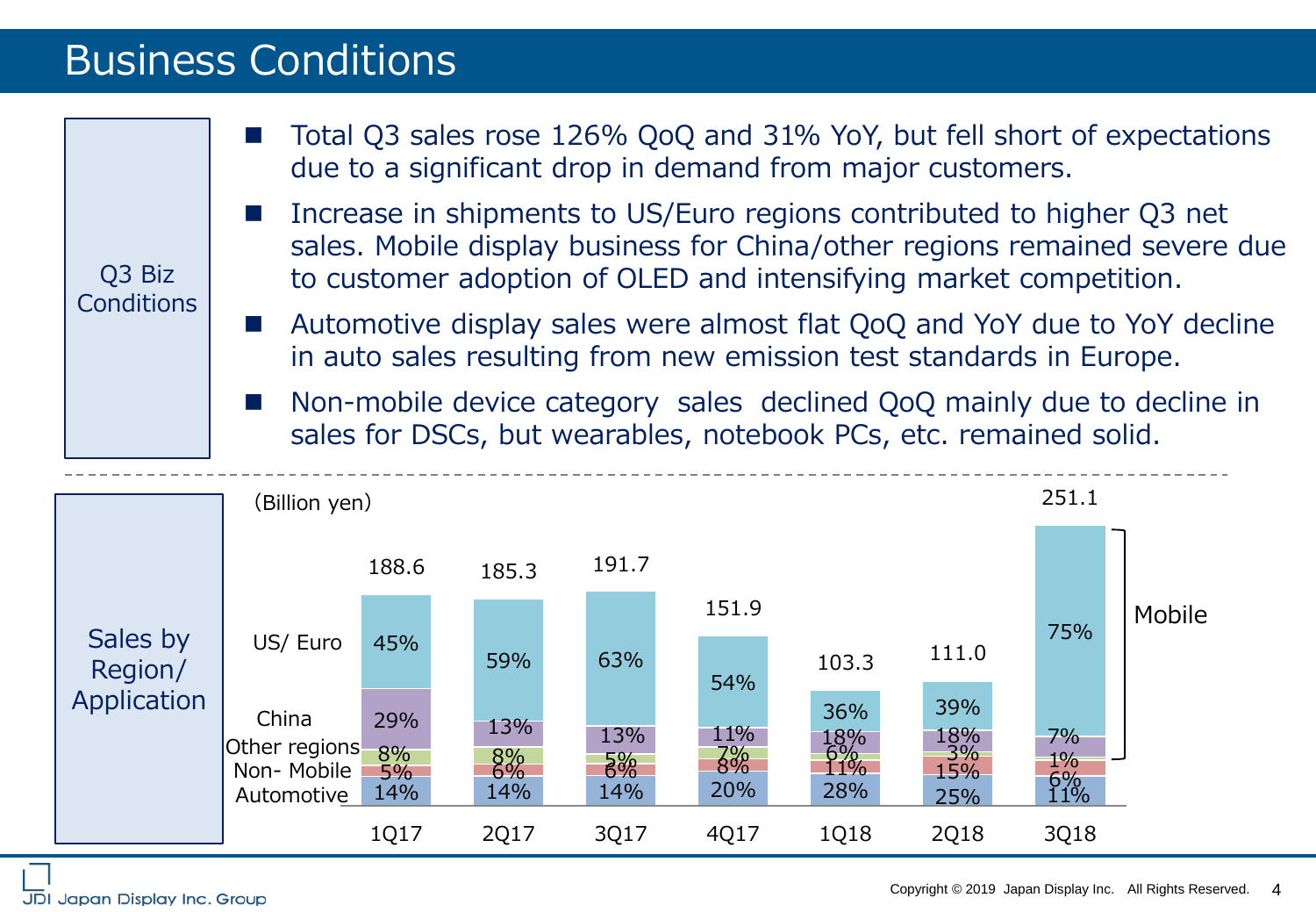### 3Q - FY 2018 Operating Results

(Billion yen)

|                                                           | <b>Q3-FY18</b> | Q3-FY17      | YoY Chg. |           | Q2-FY18      | QoQ Chg. |           |
|-----------------------------------------------------------|----------------|--------------|----------|-----------|--------------|----------|-----------|
| Net sales                                                 | 251.1          | 191.7        | $+59.3$  | $+30.9%$  | 111.0        | $+140.1$ | $+126.2%$ |
| Cost of sales                                             | 235.7          | 189.5        | $+46.2$  | $+24.4%$  | 103.6        | $+132.1$ | $+127.4%$ |
| Gross profit (loss)                                       | 15.4           | 2.2          | $+13.1$  | $+594.1%$ | 7.4          | $+8.0$   | $+108.6%$ |
| <b>SG&amp;A</b>                                           | 6.1%<br>11.5   | 1.2%<br>14.3 | (2.8)    | $-19.5%$  | 6.6%<br>12.0 | (0.5)    | $-4.3%$   |
| Operating income (loss)                                   | 3.8            | (12.1)       | $+15.9$  |           | (4.7)        | $+8.5$   |           |
|                                                           | 1.5%           | $-6.3%$      |          |           | $-4.2%$      |          |           |
| Net non-op. income (expenses)                             | (4.5)          | (6.3)        | $+1.7$   |           | (1.6)        | (2.9)    |           |
| Ordinary income (loss)                                    | (0.7)          | (18.4)       | $+17.7$  |           | (6.3)        | $+5.6$   |           |
|                                                           | $-0.3%$        | $-9.6%$      |          |           | $-5.7%$      |          |           |
| Net extraordinary income (loss)                           |                | (14.7)       | $+14.7$  |           |              |          |           |
| Income (loss) before income taxes                         | (0.7)          | (33.1)       | $+32.4$  |           | (6.3)        | $+5.6$   |           |
|                                                           | $-0.3%$        | $-17.2%$     |          |           | $-5.7%$      |          |           |
| Income taxes                                              | 0.6            | 0.3          |          |           | 1.2          |          |           |
| Net income (loss) attributable to<br>owners of the parent | (1.3)          | (32.6)       | $+31.2$  |           | (7.8)        | $+6.4$   |           |
|                                                           | $-0.5%$        | $-17.0%$     |          |           | $-7.0%$      |          |           |
| <b>EBITDA</b>                                             | 15.2           | 8.1          | $+7.1$   | $+87.4%$  | 6.2          | $+8.9$   | $+143.8%$ |
|                                                           | 6.0%           | 4.2%         |          |           | 5.6%         |          |           |
| Avg. FX rate (JPY/USD)                                    | 112.9          | 113.0        |          |           | 110.3        |          |           |
| Q-End FX rate (JPY/USD)                                   | 111.0          | 113.0        |          |           | 113.6        |          |           |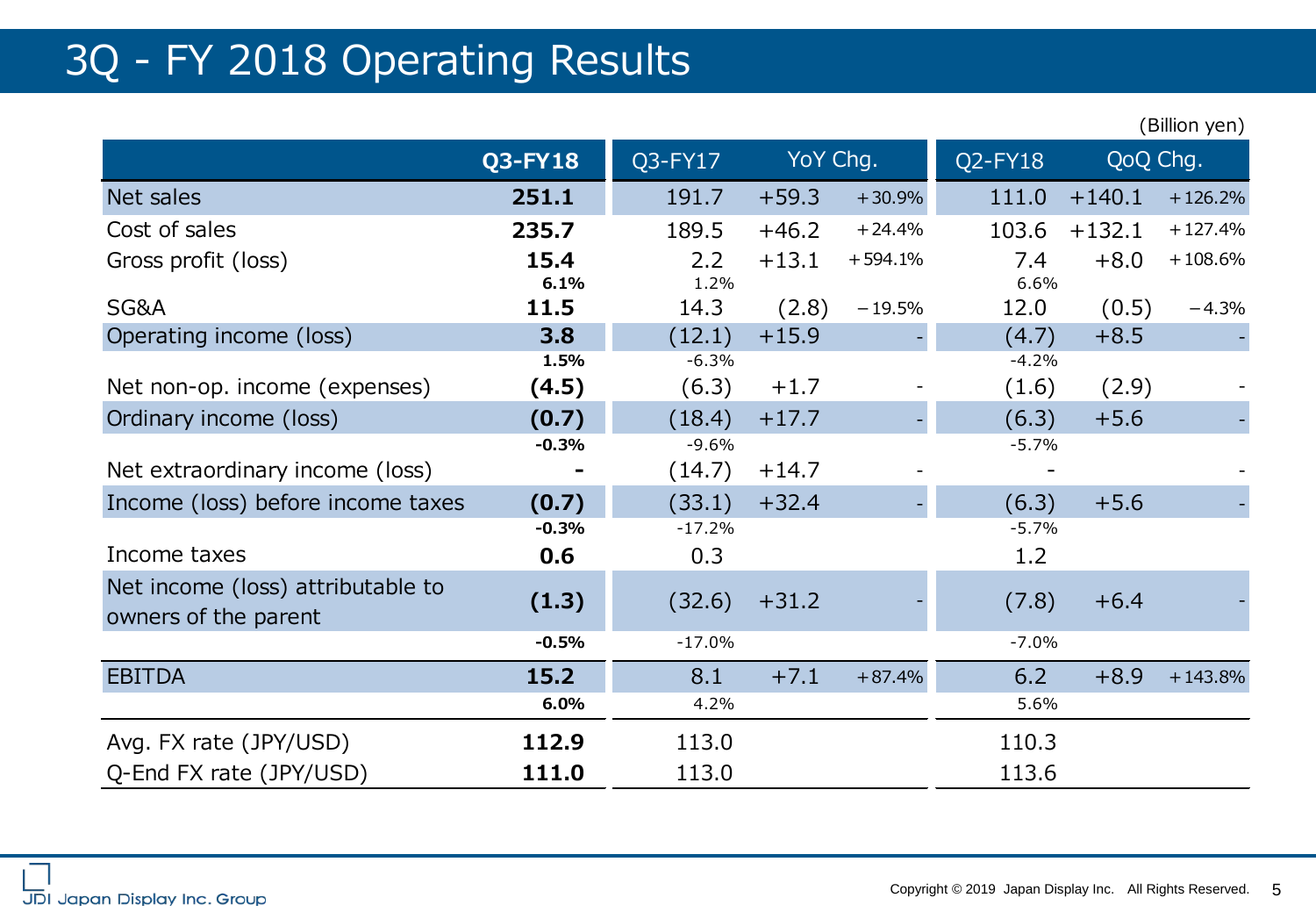### 3Q YTD - FY 2018 Operating Results

|                                   |                     |               |          | (Billion yen) |
|-----------------------------------|---------------------|---------------|----------|---------------|
|                                   | <b>3Q YTD -FY18</b> | 3Q YTD - FY17 | YoY Chg. |               |
| Net sales                         | 465.3               | 565.6         | (100.3)  | $-17.7%$      |
| Cost of sales                     | 441.4               | 560.3         | (118.9)  | $-21.2%$      |
| Gross profit                      | 23.9                | 5.3           | $+18.6$  | $+350.8%$     |
|                                   | 5.1%                | 0.9%          |          |               |
| SG&A                              | 34.6                | 44.2          | (9.7)    | $-21.8%$      |
| Operating income (loss)           | (10.6)              | (38.9)        | $+28.3$  |               |
|                                   | $-2.3%$             | $-6.9%$       |          |               |
| Net non-op. income (expenses)     | (9.1)               | (19.6)        | $+10.5$  |               |
| Ordinary income (loss)            | (19.7)              | (58.5)        | $+38.8$  |               |
|                                   | $-4.2%$             | $-10.3%$      |          |               |
| Net extraordinary income (loss)   | 11.9                | (32.7)        | $+44.6$  |               |
| Income (loss) before income taxes | (7.8)               | (91.2)        | $+83.4$  |               |
|                                   | $-1.7%$             | $-16.1%$      |          |               |
| Income taxes                      | 2.6                 | 9.4           |          |               |
| Net income (loss) attributable to | (10.9)              | (100.6)       | $+89.7$  |               |
| owners of the parent              |                     |               |          |               |
|                                   | $-2.3%$             | $-17.8%$      |          |               |
| <b>EBITDA</b>                     | 23.4                | 24.3          | (0.9)    | $-3.7%$       |
|                                   | 5.0%                | 4.3%          |          |               |
| Avg. FX rate (JPY/USD)            | 111.2               | 111.7         |          |               |

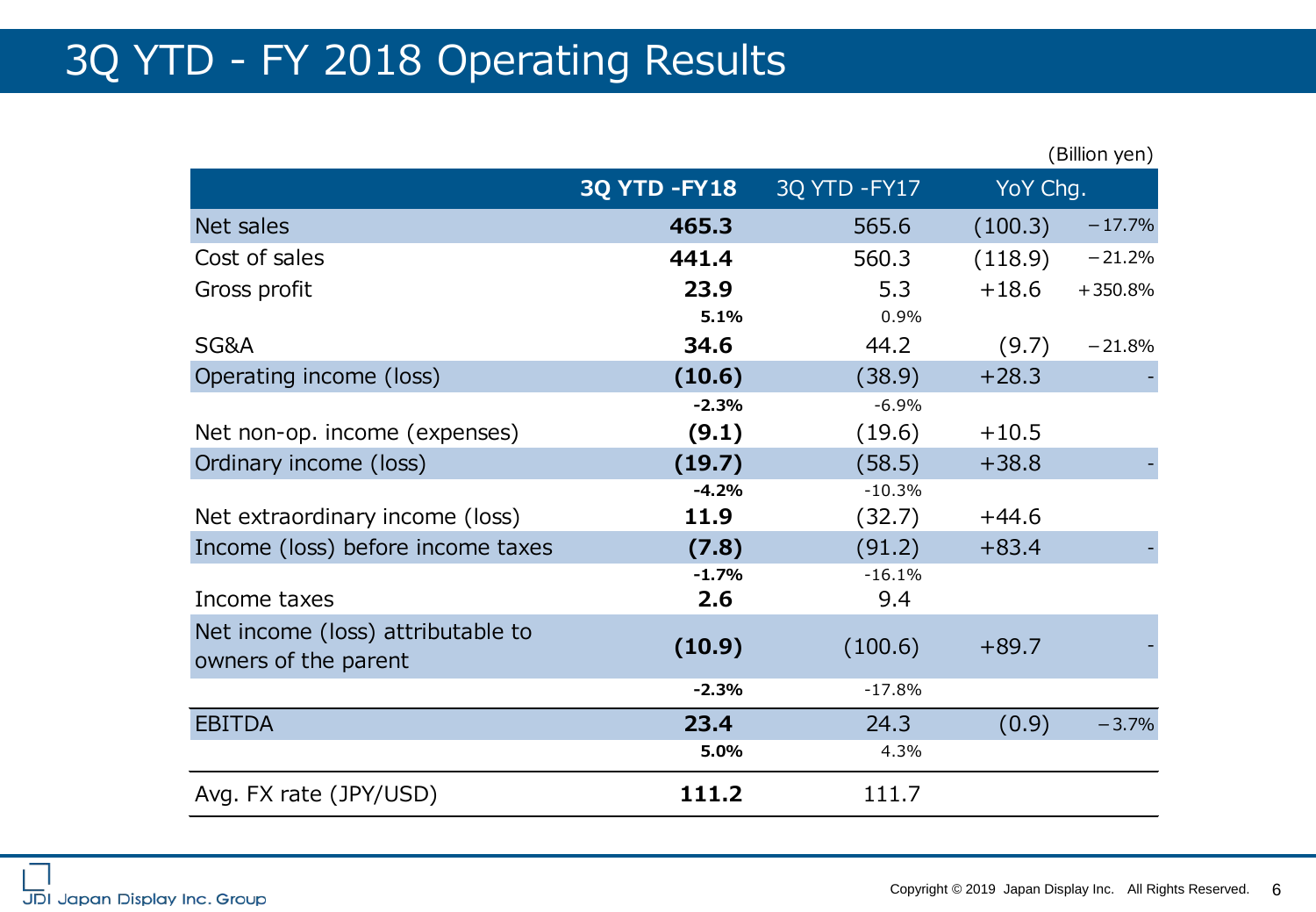### **Operating Profit Change Factors**

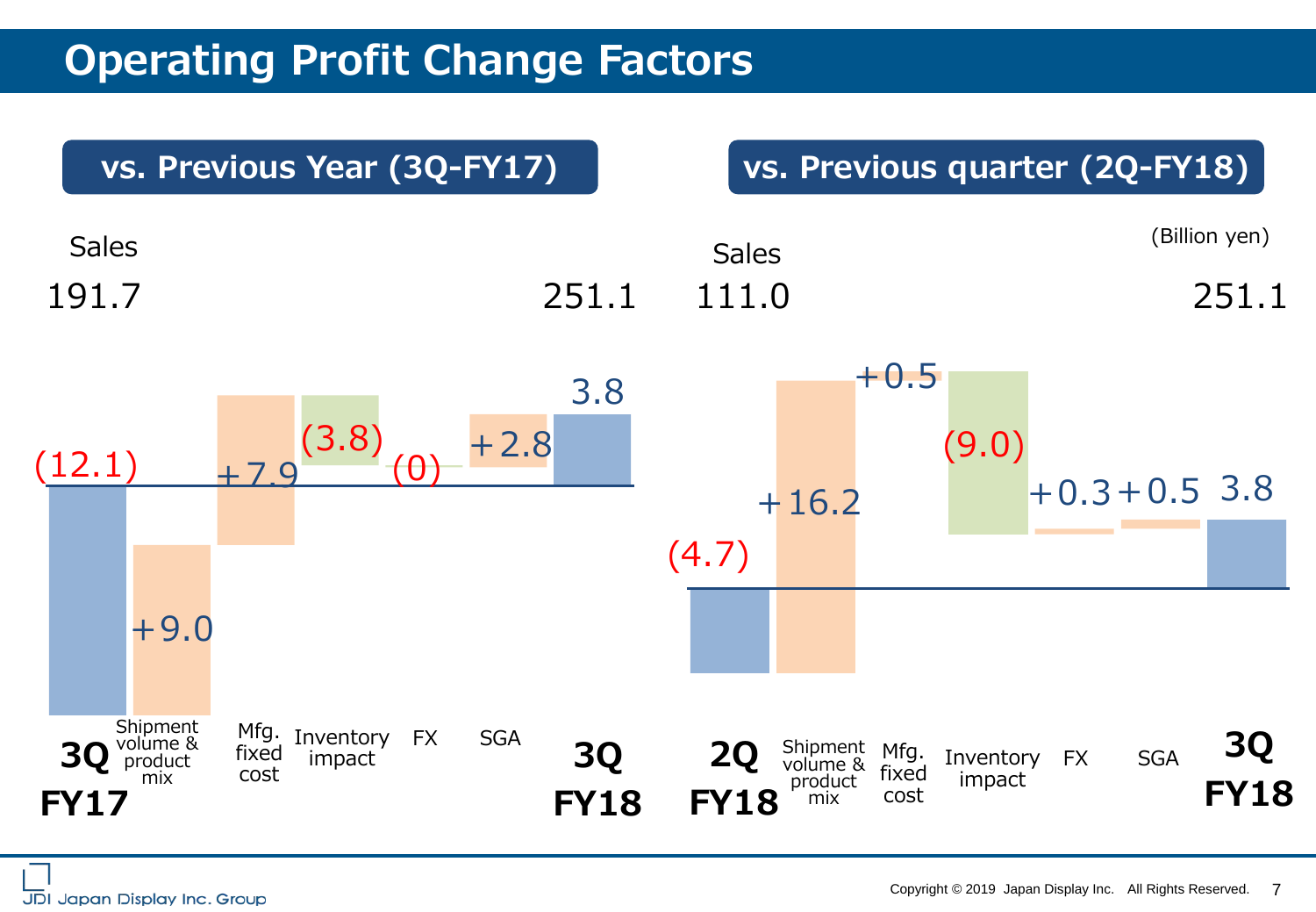### **Balance Sheet**

|                                |         |        |        | (Billion yen) |
|--------------------------------|---------|--------|--------|---------------|
|                                | 12/2018 | 9/2018 | 3/2018 | 12/2017       |
| Cash and deposits              | 54.4    | 62.2   | 80.9   | 60.4          |
| Accounts receivable - trade    | 119.4   | 80.9   | 82.9   | 100.7         |
| Accounts receivable - other    | 80.6    | 67.3   | 42.8   | 62.7          |
| Inventories                    | 80.4    | 78.1   | 58.2   | 80.9          |
| Other                          | 11.2    | 20.1   | 6.1    | 7.4           |
| Total current assets           | 345.9   | 308.5  | 270.8  | 312.2         |
| Total non-current assets       | 334.0   | 339.9  | 343.9  | 451.0         |
| <b>Total assets</b>            | 680.0   | 648.4  | 614.6  | 763.1         |
| Accounts payable - trade       | 204.8   | 149.7  | 117.8  | 153.0         |
| Interest-bearing debt          | 185.8   | 183.1  | 188.1  | 164.4         |
| Advances received              | 109.3   | 115.2  | 128.3  | 136.0         |
| Other liabilities              | 74.9    | 93.5   | 98.4   | 79.9          |
| <b>Total liabilities</b>       | 574.8   | 541.5  | 532.6  | 533.3         |
| Total net assets               | 105.1   | 106.8  | 82.0   | 229.9         |
| Shareholders' equity ratio     | 15.1%   | 16.2%  | 13.1%  | 29.8%         |
| Net debt                       | 131.5   | 120.9  | 107.2  | 104.0         |
| Merchandise and finished goods | 11      | 25     | 10     | 13            |
| Work in process                | 12      | 28     | 15     | 19            |
| Raw materials and supplies     | 7       | 15     | 8      |               |
| Days in inventory*             | 31      | 68     | 33     | 38            |

\*Days in inventory = Inventory / Cost of goods sold  $\times$  90days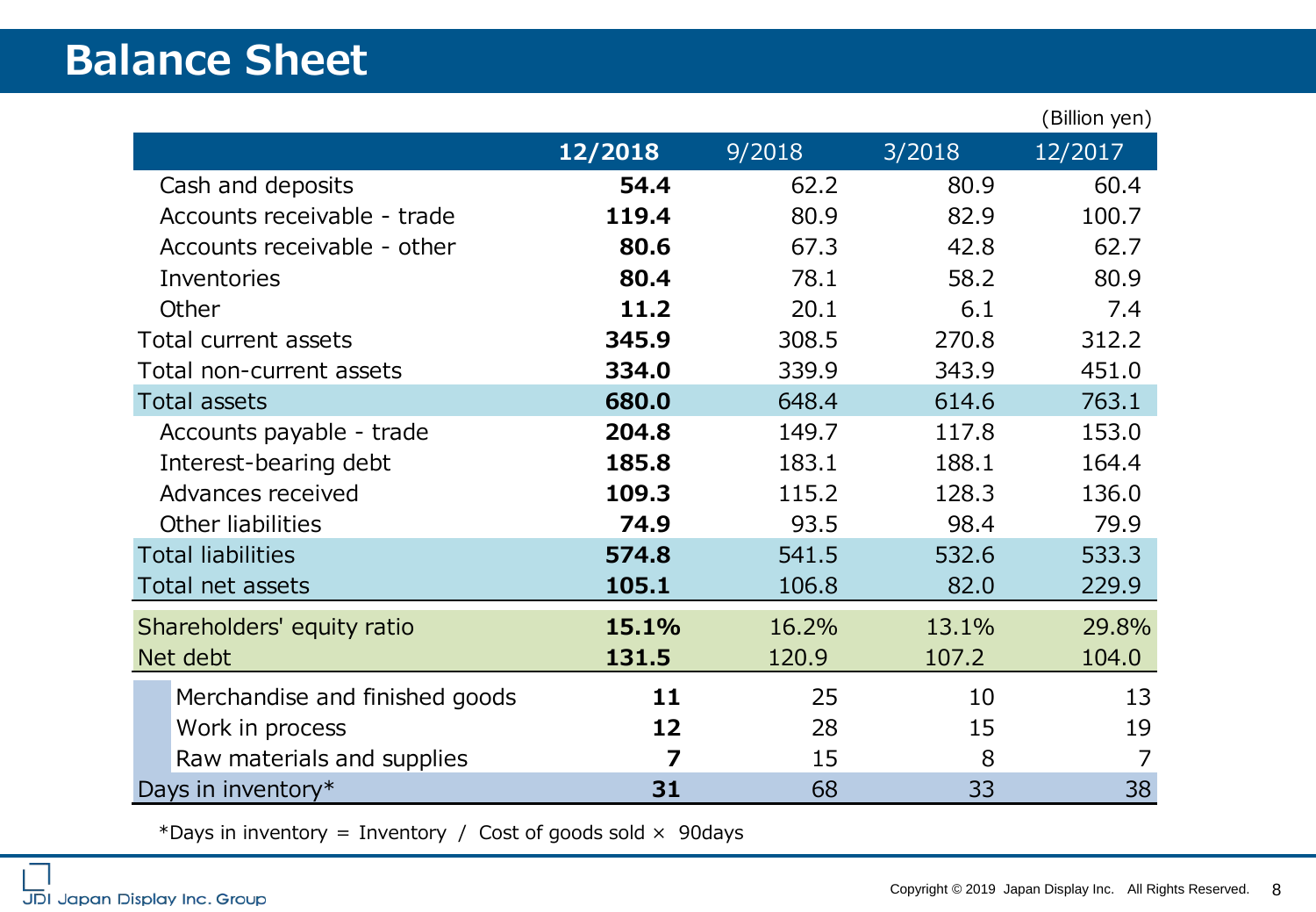## **Cash Flows**

#### **■JGAAP**

(Advances received are included in Operating CF)

|                              |         |         | (Billion yen) |
|------------------------------|---------|---------|---------------|
|                              | Q1-FY18 | Q2-FY18 | Q3-FY18       |
| Income bef. income taxes     | (0.8)   | (6.3)   | (0.7)         |
| Dep. & Amort.                | 12.1    | 11.0    | 11.4          |
| Working capital              | (5.3)   | (3.5)   | (1.8)         |
| Advances received            | (7.3)   | (5.7)   | (6.0)         |
| Other                        | (23.9)  | (1.3)   | (3.2)         |
| CF from operating activities | (25.1)  | (5.9)   | (0.3)         |
| Acquisitions of P&E          | (11.6)  | (17.7)  | (9.5)         |
| Other                        | 11.3    | (1.2)   | 0.3           |
| CF from investing activities | (0.3)   | (18.9)  | (9.2)         |
| CF from financing activities | 22.9    | 7.2     | 2.8           |
| Ending bal., cash & equiv.   | 78.9    | 62.2    | 54.4          |
| Free cash flow               | (25.4)  | (24.8)  | (9.6)         |

#### Major "Other" items:

Operating CF (1Q): Dec. in accrued exp. (Structural reform. etc.)  $\angle$  4 (5.2) bn Gain on change in equity:  $\angle$  4(11.9) bn Gain on change in equity: Investing CF (1Q): Proceeds from sale of non-current assets  $+418.8$  bn

### **■ Internal business administration**

(Advances received are regarded as long-term liabilities & included in financing CF)

|                              |         |         | (Billion yen) |
|------------------------------|---------|---------|---------------|
|                              | Q1-FY18 | Q2-FY18 | $Q3$ -FY $18$ |
| Income bef. income taxes     | (0.8)   | (6.3)   | (0.7)         |
| Dep. & Amort.                | 12.1    | 11.0    | 11.4          |
| Working capital              | (5.3)   | (3.5)   | (1.8)         |
| Other                        | (23.9)  | (1.3)   | (3.2)         |
| CF from operating activities | (17.9)  | (0.1)   | 5.6           |
| Acquisitions of P&E          | (11.6)  | (17.7)  | (9.5)         |
| Other                        | 11.3    | (1.2)   | 0.3           |
| CF from investing activities | (0.3)   | (18.9)  | (9.2)         |
| Advances received            | (7.3)   | (5.7)   | (6.0)         |
| Other                        | 22.9    | 7.2     | 2.8           |
| CF from financing activities | 15.6    | 1.4     | (3.2)         |
| Ending bal., cash & equiv.   | 78.9    | 62.2    | 54.4          |
| Free cash flow               | (18.1)  | (19.0)  | (3.6)         |

Note: JDI views "advances received" as equivalent to long-term liabilities and manages them internally by situating them in cash flow from financing activities.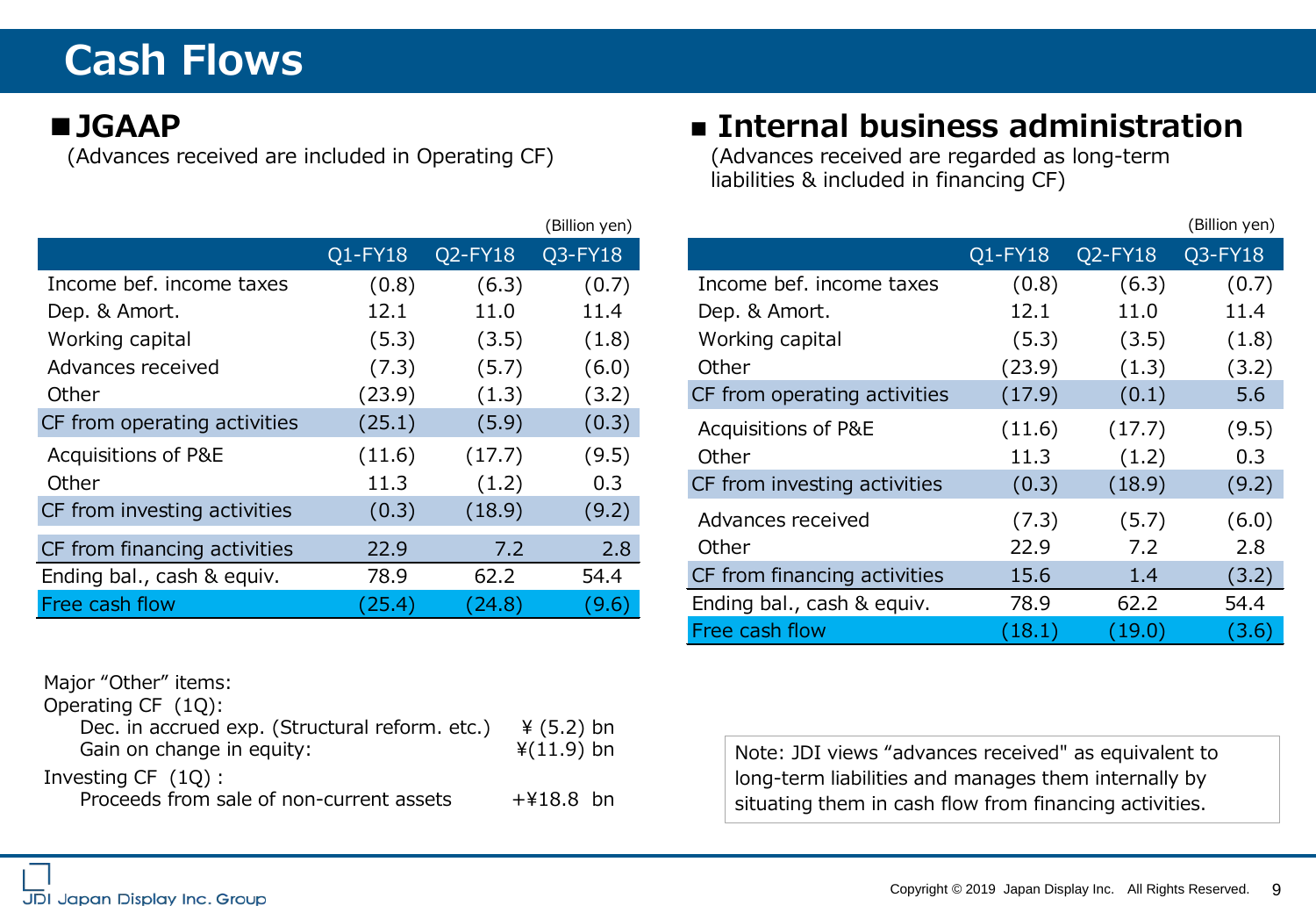### Revision to FY 2018 Earnings Forecast

### **Main Factors for the Revision**

- Significant decline in customer demand for smartphone displays in 2H.
- Adoption of OLED displays for smartphones by customers and expansion of the mfg. capacity of overseas display manufacturers led to lower gross margin despite planned fixed cost reductions enabled by FY 2017 structural reforms.
- The growth businesses of automotive and non-mobile displays grew steadily but not to the extent JDI had planned.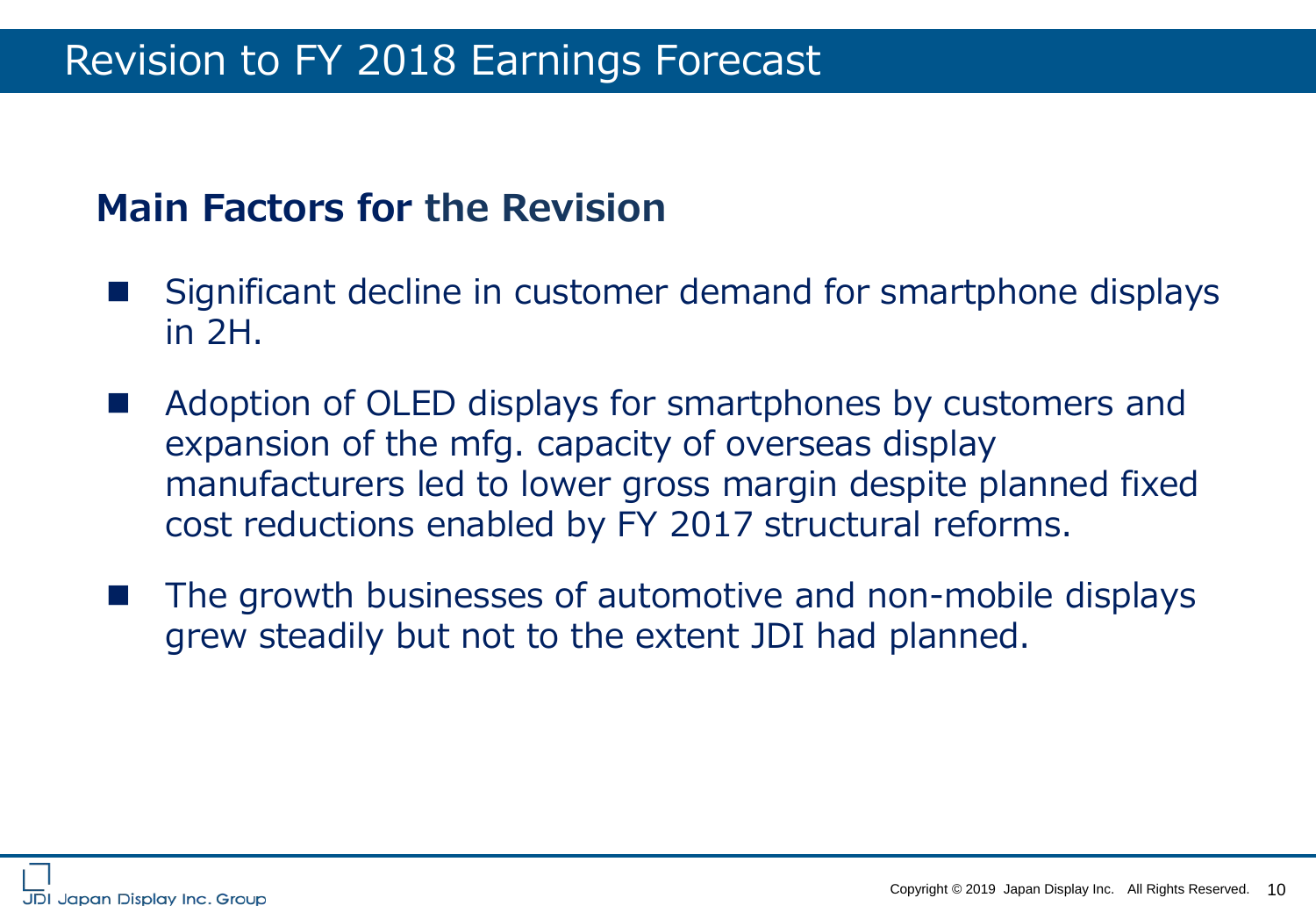### Revision to FY 2018 Earnings Forecast

- Q4 net sales expected to decrease by about 30% QoQ.
- Operating loss of over ¥10bn expected in Q4.
- Given the first 9 mo. results and Q4 outlook above, forecast for annual net sales and operating income is revised downward. Accordingly, we determine it will be difficult to achieve FY 2018 net profit target.

| (Billions of yen)       | FY17 results | FY18 forecast (Nov. 12)                 | FY18 forecast (Feb. 14) |
|-------------------------|--------------|-----------------------------------------|-------------------------|
| Net sales               | 717.5        | Up 5-15% YoY                            | Down approx 10% YoY     |
| <b>Operating Income</b> | (61.7)       | Operating income margin<br>of $1 - 2\%$ | Over $(20.0)$           |
| Dep. & amort.           | 91.2         | 48.0                                    | 46.0                    |
| R&D expenses            | 19.2         | 20.0                                    | 17.0                    |
| Capital expenditures    | 49.5         | 52.0                                    | 45.0                    |

Assumed FY18 exchange rate: 1US\$=¥105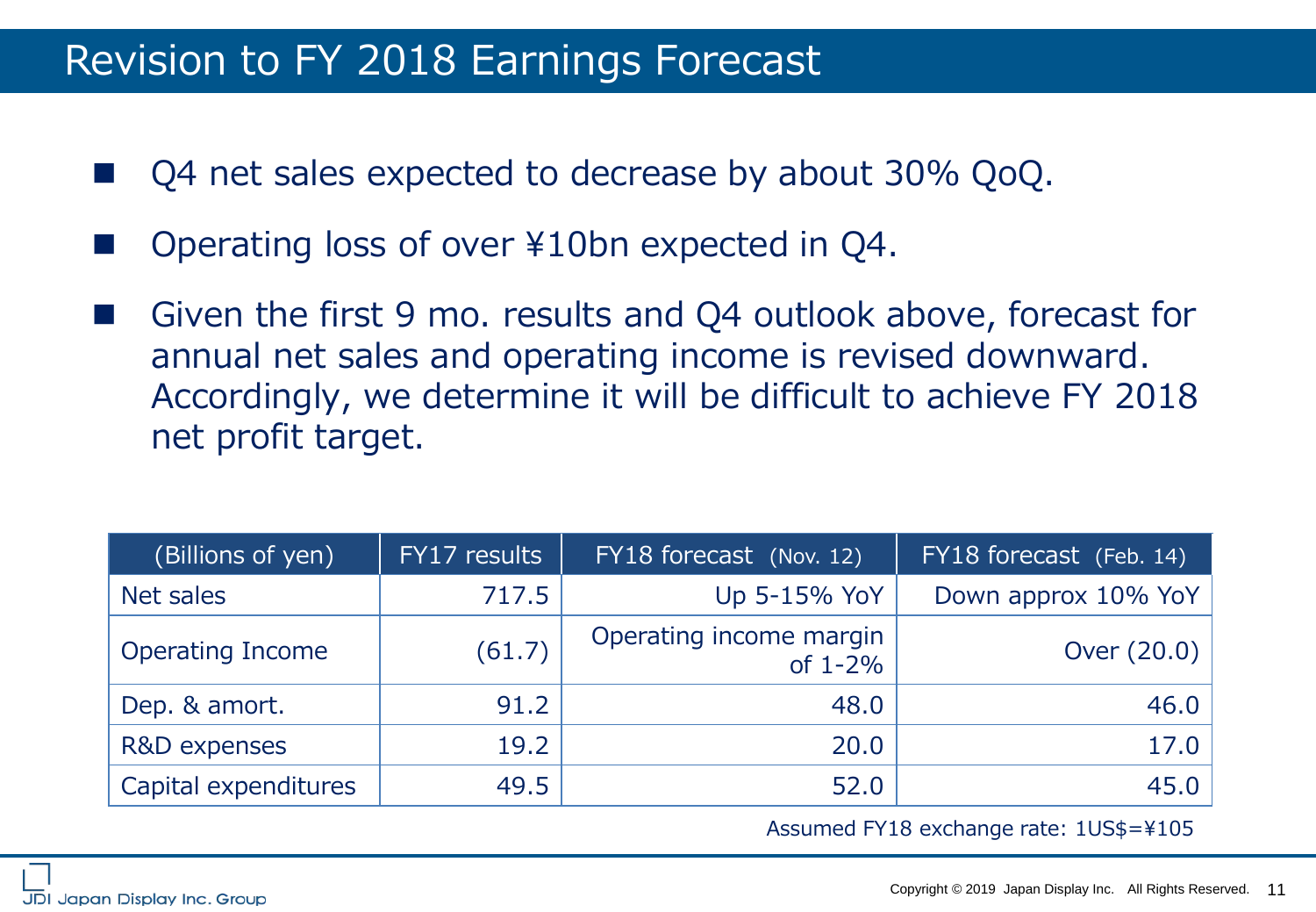### Efforts to Reinforce Earnings Base

Management aspects

 In order to strengthen market competitiveness and financial base, JDI is negotiating an alliance with several parties and aims to achieve final agreement in the very near future, with the endorsement of INCJ, Ltd., our largest shareholder. INCJ has indicated it will continue to support JDI even after the alliance is concluded.

- Further structural reforms are under consideration in light of the recent decline in demand that exceeded our assumptions and intensifying competition in the smartphone display market.
- Drive technological evolution for LCDs and strengthen collaboration with JOLED in automotive and industrial business.

### Further shifting resources to new non-mobile business such as sensors.

 Preparing for mass production of evaporation OLED at Mobara Plant starting in FY 2019.

**Business** 

aspects